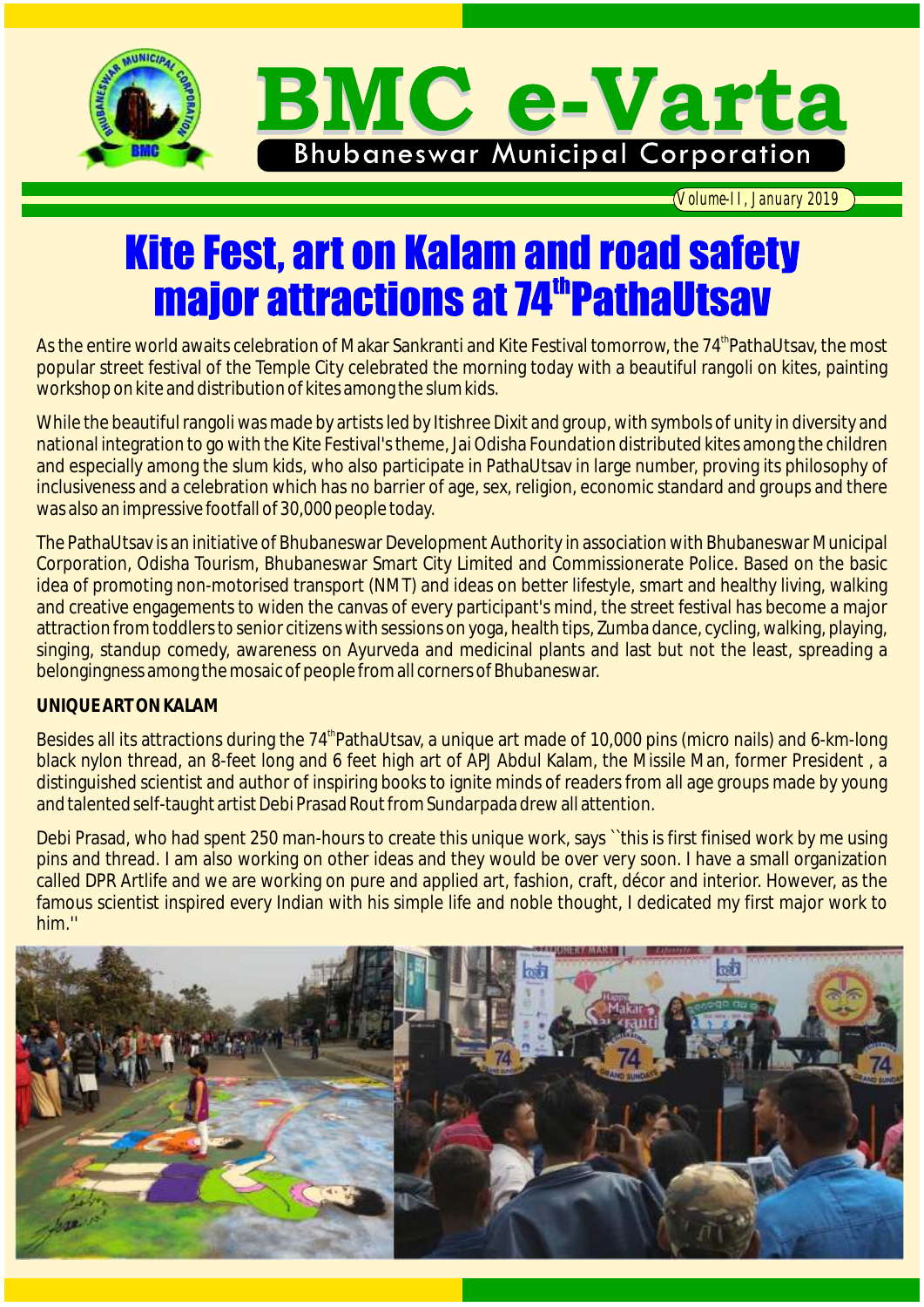## **CEMC seals apartment complex near AIIMS at Siju**

According to the case UPA-224/2015, Basera Complex, developed by one Manoj Kumar Patnaik, MD of Basera Design Private Limited the case was registered on August 19, 2015 for constructing unauthorised building on plots no. 72/523, 73/534, 73/545, 72/548 and 71/540 in SijuaMouza.

As the illegal construction was done and despite several reminders from the ODA Court under Section 92 and Sub-Section II of OD Act 1982 no response was made from the developer the sealing was effected by the



Central Enforcement Monitoring Committee (CEMC).

The sealing process, first time carried in recent times by BDA Enforcement Wing, was carried out in presence of ACP III Pranakrushna Rout, Enforcement Officer II of BDA Pramod Kumar Patro, Liasisoning Officer BDA SubhranshuSekharMohanty, ASI Khandagiri Police Station Purnachandra Dalai, one platoon gents APR police force, one platoon lady cops and four squads of BDA and BMC and several enforcement and land officials of BMC and BDA.

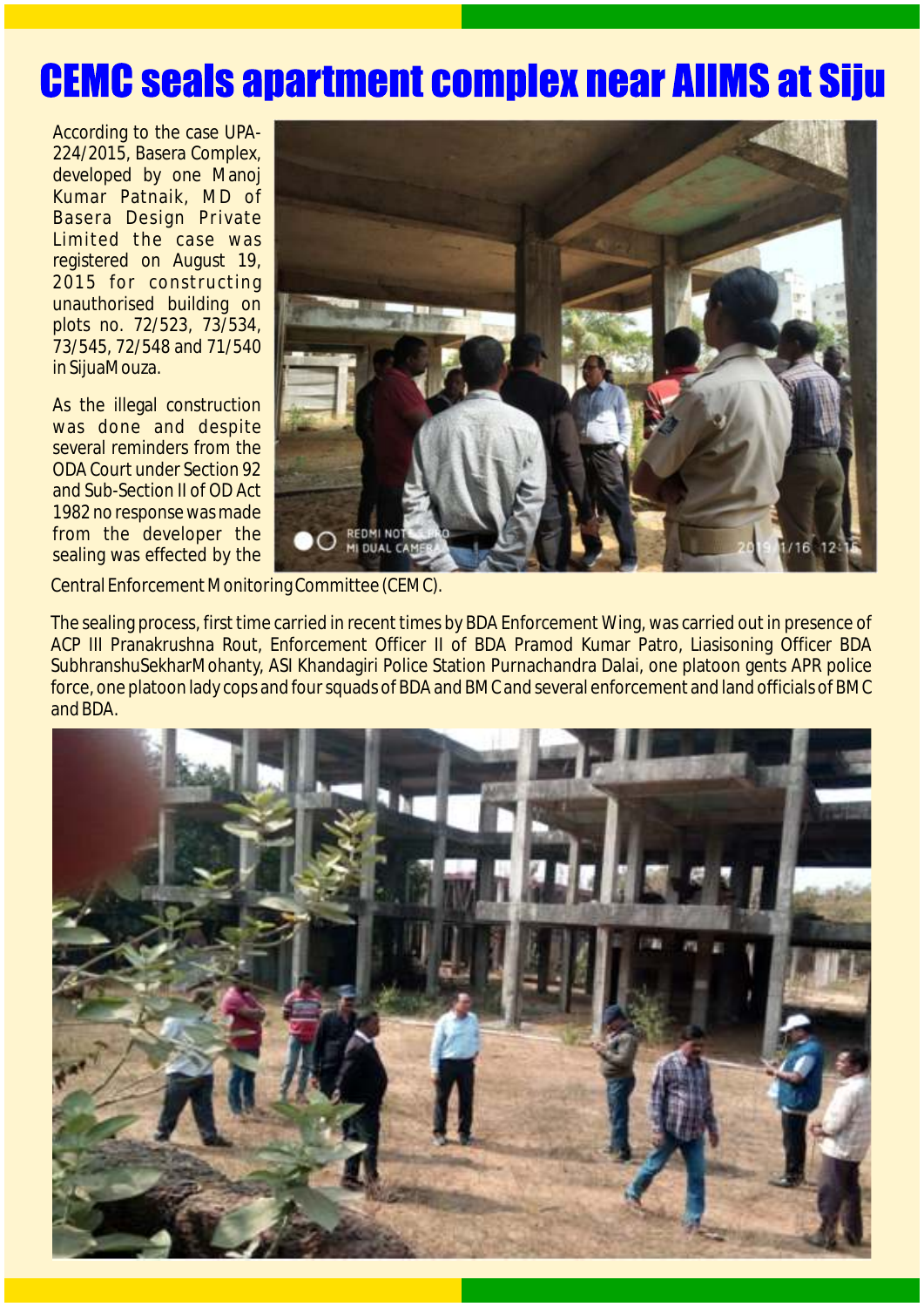### **Tribute to home land freedom fighters**



Braving early morning dense fog in the Temple City, more than 40,000 participants came to celebrate life, laughter, dance, music, lifestyle, art and theatre at the 75<sup>th</sup> PathaUtsav.

With the central theme ``Freedom Fighters of Odisha''just days ahead of Netaji Jayanti was on freedom fighters of Odisha the innovative sand dust art by artists of DPR Art Live, which made the most popular street fest of the city, a memorable affair.

The three portraits of three great freedom fighters, i.e. Veer Surendra Sai, PanditGopabandhu Dash and Jai Rajguruwere made with glue impressions first on white boards. After the outlines were made sand dusts were sprinkled over them to create the wonderful art as a tribute to the great fighters on the main street of the Capital.

Debi Prasad Rout from DPR Art Life said "the new method of creating a huge portrait with sand dust created a huge interest in the minds of the general public and we hope that the youngsters will definitely try out such on their own. We also had a story-telling session on some freedom fighters of Odisha''

Itishree Dixit and her troupe tried to portray some of the great fighters of Freedom Movement in Odisha and divided the state into four, i.e. East, West, North and South. In a Rangoli they had also drawn a map of Odisha to relate the freedom fighters to their birth places.